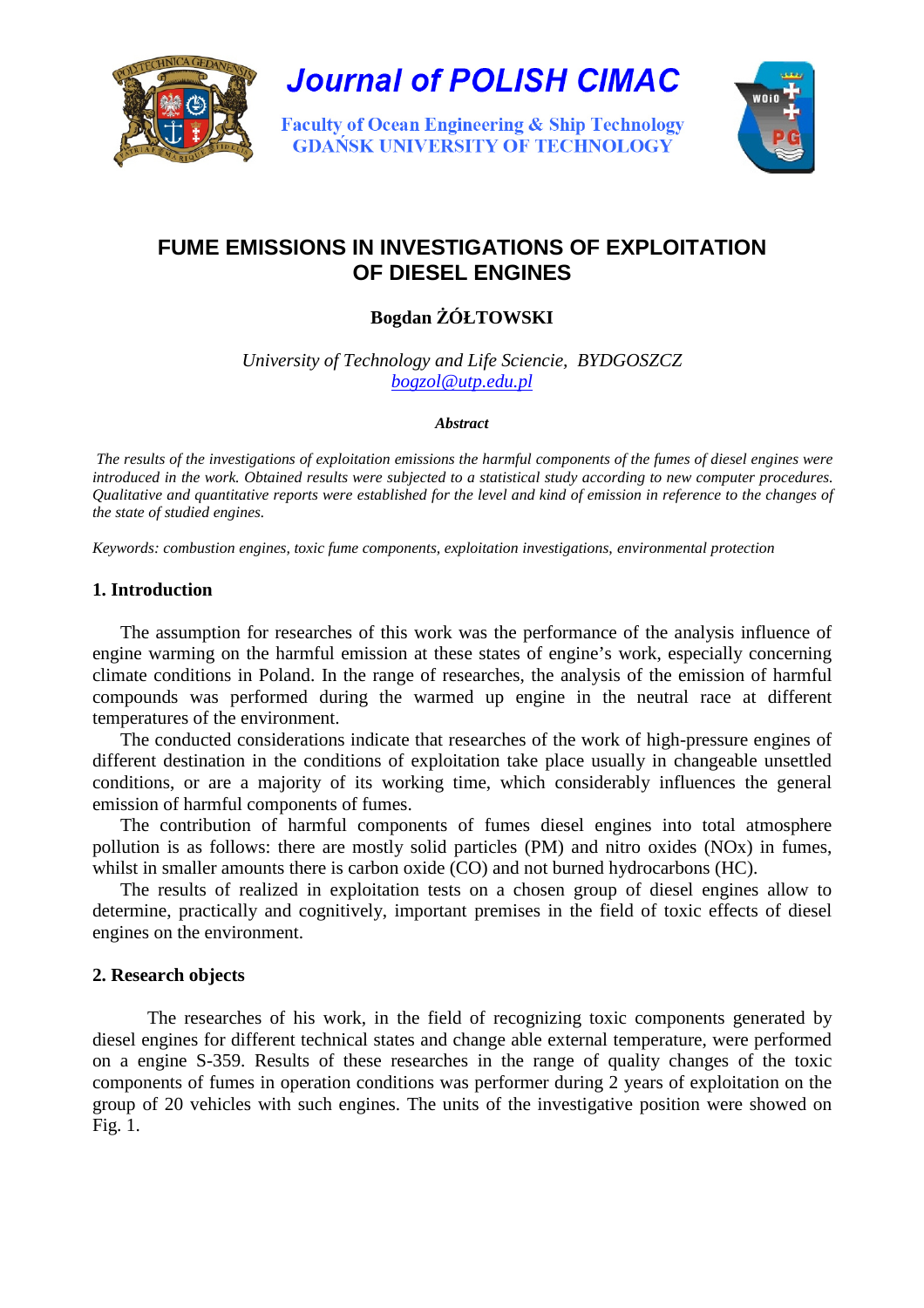

*Fig. 1 General view of test stations* 

The object of research in this work was S-359 engine with self-acting fusion whose basic technical data is presented in Table 1. It is an engine of a wide practical application, and characterized by small unitary fuel use, good dynamic characteristics and small damageability.

| Tub.1. Basic icentificat and of the engine $5-55$ /105/ |  |  |  |  |  |
|---------------------------------------------------------|--|--|--|--|--|
| row, vertical                                           |  |  |  |  |  |
| 6                                                       |  |  |  |  |  |
| 110 mm                                                  |  |  |  |  |  |
| 120 mm                                                  |  |  |  |  |  |
| $6,842 \text{ dm}^3$                                    |  |  |  |  |  |
| 17                                                      |  |  |  |  |  |
| $1 - 5 - 3 - 6 - 2 - 4$                                 |  |  |  |  |  |
| 110 KW with 2800 min <sup>-1</sup>                      |  |  |  |  |  |
| 438Nm with 1800-2100min <sup>-1</sup>                   |  |  |  |  |  |
| 224 g/kWh                                               |  |  |  |  |  |
| 18,5 <sup>0</sup> OWK before GMP                        |  |  |  |  |  |
| <b>Direct</b>                                           |  |  |  |  |  |
| P-76G10                                                 |  |  |  |  |  |
| 22MPa                                                   |  |  |  |  |  |
|                                                         |  |  |  |  |  |

*Tab.1. Basic technical data of the engine S- 359 [105]* 

The engine is a running unit for trucks: Star 200 – street, Star 266 – cross-country, produced in Factory in Starachowice (at present: Star Trucks Sp.z o.o). These cars are widely used in the national industry, as well as military service.

The tested combustion engines belong to the group of exploitation objects, used in difficult training conditions of military service. Large and changeable loads of engines implied by inexperienced drivers diversified their technical state, which for the researches of his work posed a challenge in the range of preparing the experiment, its proper realization, and careful concluding and statistical work.

## **3. The conditions of exploational investigations**

It mattered considering the acquisition of different temperatures, in which the engine S-359 was thermally stabilized, and considering the temperature of the air used for running the engine.

- Before proceeding with the tests, the following were checked and regulated:
- a. technical state of the engine,
- b. injection pump at the probing station type PW-8, predestined for testing fuel equipment of high-pressure engines with regard to dosage, performing, according to BN-88/1301-16 velocity characteristics of fuel injection,
- c. injectors used for the tests were checked and regulated on an injector probe type PRW-3, performing the evaluation of pressure of the injector's opening, tightness and trickling of the sprayer, and the correctness of fuel spraying,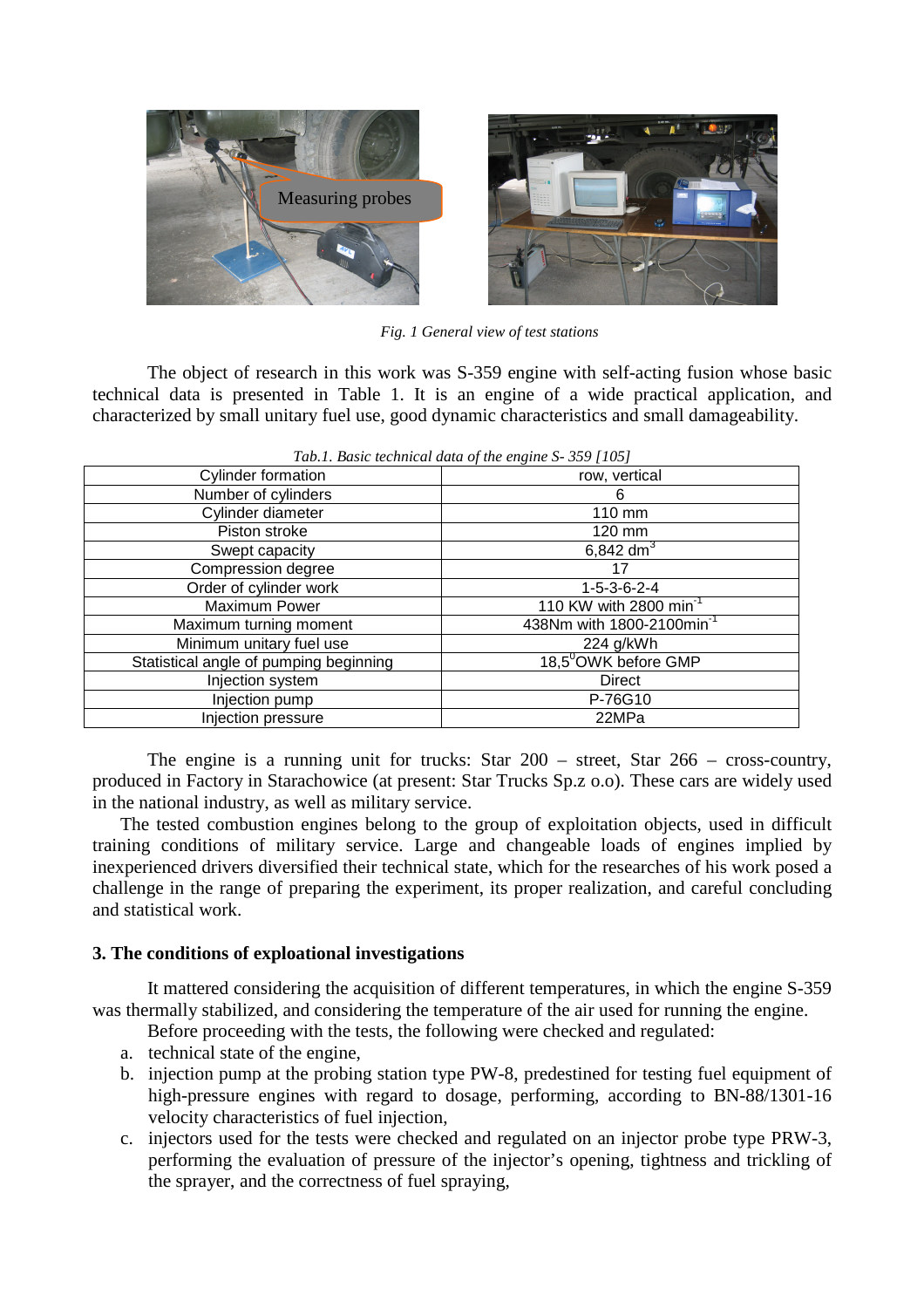- d. suction and exhaustion valves according to the manufacturer's suggestions.
- e. During the test, the following were registered:
- f. multicomponent composition of exhausted fumes of the engine,
- g. smoking of fumes with a smokemeter AVL.

Fume tests with respect to the quantity of toxic substances were performer with the use of a multicomponent analyzer of fumes LANCOM, whose general image is presented on the Fig. 2. The analyzer LANCOM enables the measurements of: CO, CH,  $NO<sub>x</sub>$ ,  $SO<sub>2</sub>$ , fumes temperature and environment temperature.



*Fig. 2. General image of fume analyzer LANCOM with fume acquisition probe* 

The measurements of smoking degree of fumes diesel engines were performer with the use of a smokemeter AVL-4000 for the need of further statistical processing, the measured values were saved in a sheet (Excel). Exploitation tests were performed in real conditions on the group of 20 vehicles.

#### **3.1 Testing conditions**

The engine, before each test, was subjected to thermal stabilization, thanks to which all elements of the engine and exploitation liquids and exhaust system had the same temperature (for every test) equal to the environment temperature. Environment temperature and motor oil temperature were measured directly prior to each measurement, and if the temperature differences did not exceed 1°C, the measurement began. Also performed were tests in the conditions of a hot start-up. i.e. during a start-up of an engine beforehand warmed up to a normal temperature (oil temp. 80°C) in certain environment conditions. During the measurement, registered were (LANCOM, AVL) the contents of carbon oxides (CO), hydrocarbons (HC), nitro oxides  $(NO_x)$  in fumes, motor oil temperature, rotational speed of the crankshaft, environment temperature, and fumes smoking.

Exploitation tests were realized in real conditions on a group of 20 randomly chosen vehicles with the engine S-359 throughout the period of 2 years in a military facility. The tests on toxic substances emission in fumes (CO, HC,  $NO<sub>x</sub>$  and PM) of diesel engines during a hot start-up (oil and cooling liquid temperature –  $70-80^{\circ}$ C) were performer at different environment temperatures, with a special consideration of run kilometers of vehicles, and operationmaintenance actions carried out during breaks in tests.

Average daily run of each car was about 70km, which with sustaining the regime of car operation suggested by the manufacturer gives on average about 14000-16000 km per car yearly.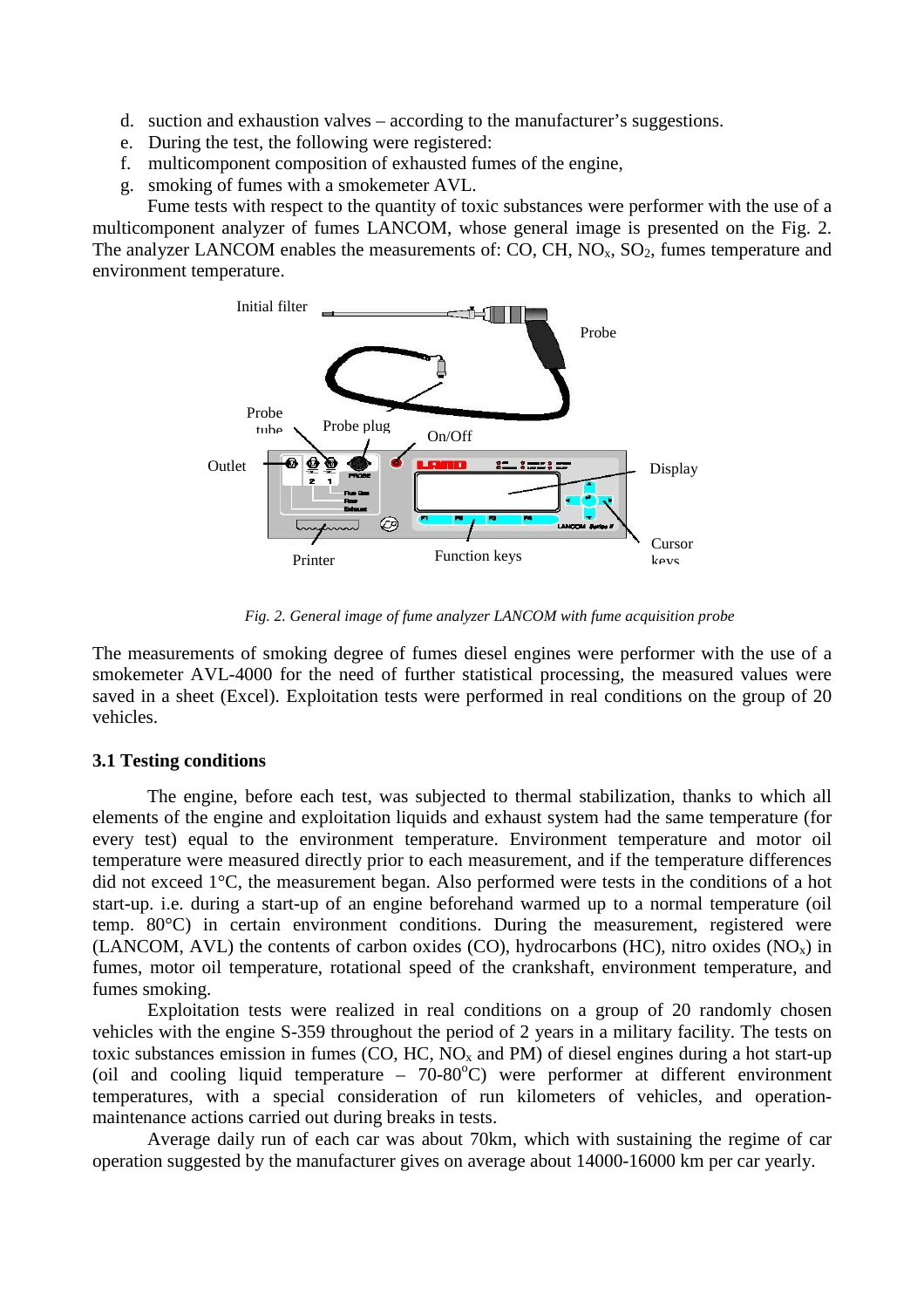#### **3.2 Exploitation tests results**

From the general number of 20 cars subjected to exploitation tests, 10 cars were chosen for the initial analysis, for which checked was the effect of the quantity of emissions of toxic fume components as well as the degree of smoking in relation to run kilometers in the testing period.

The chosen vehicles (num.4) were evaluated in respect of the contents of CO, HC,  $NO<sub>x</sub>$  in fumes, and smoking of the hot engine, which is shown as an example in the Fig. 3.



*Fig. 3. Overall values of CO, HC, NO<sup>x</sup> emissions engine 4 in relation to run km* 

The following Fig. 4 presents the juxtaposition of values of engine (vehicle num.4) fumes smoking for different km runs of the car.



*Fig.4. Smoking of 4 engine fumes depending on the km run* 

The vehicle (num.10) were evaluated in respect of the contents of CO, HC,  $NO<sub>x</sub>$  in fumes, and smoking of the hot engine, which is shown on the Fig. 5.



*Fig. 5. Overall values of CO, HC, NO<sup>x</sup> emissions engine 10 in relation to run km*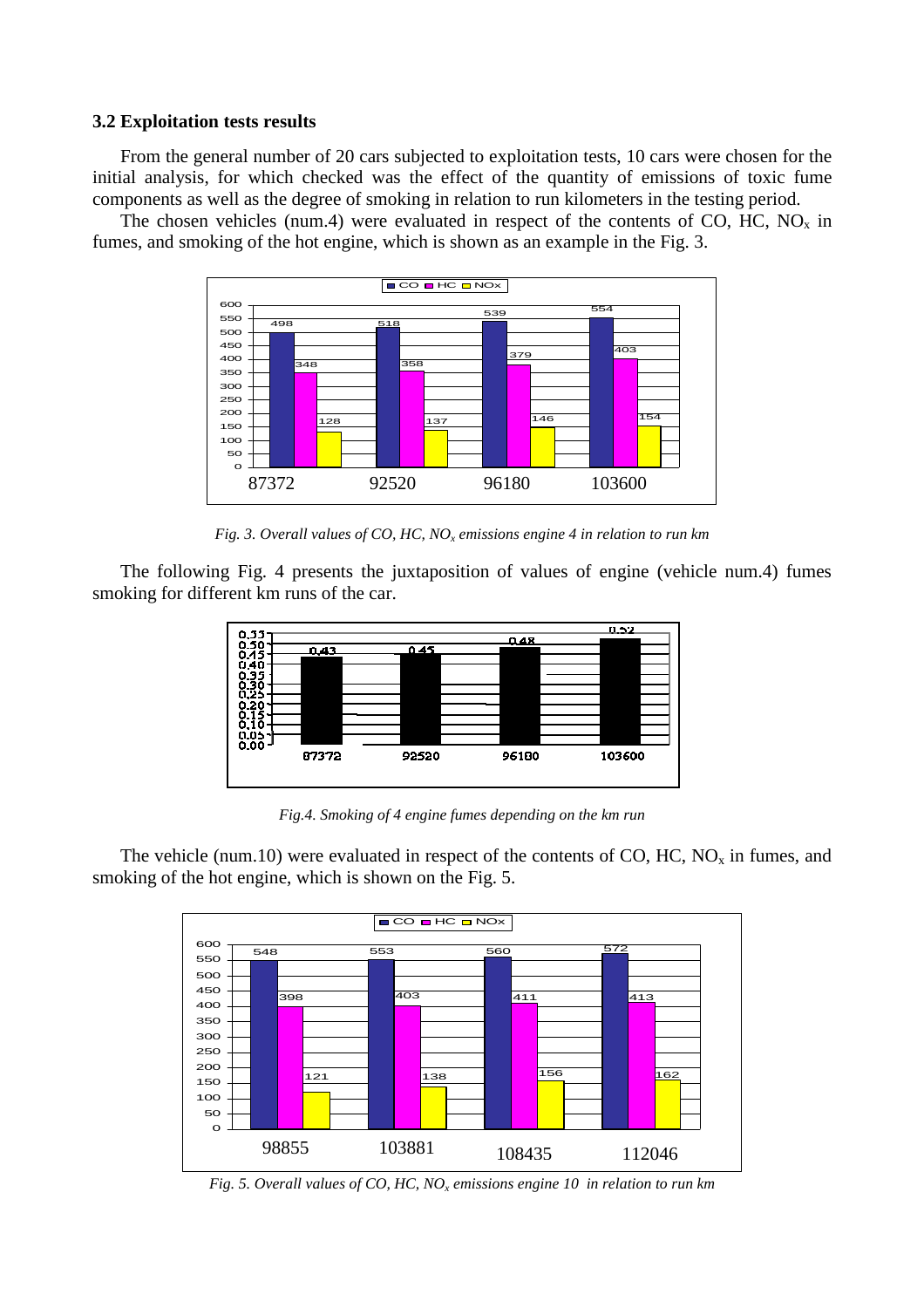The following Fig. 6 presents the juxtaposition of values of engine (vehicle num. 10) fumes smoking for different km runs of the car.



*Fig. 6. Smoking of 10 engine fumes depending on the km run* 

Even brie analysis of the presented results of these tests indicates a visible increase of toxic fume components and engine smoking together with increasing mileage of the car. Other test results of the whole group of 20 cars confirm it visibly. It can be stated that together with the increase of the number of run kilometers, the quantities of carbon oxide (CO), hydrocarbons (HC), nitro oxides  $(NO_x)$ , and smoking go up.

#### **3.3 Results investigations regress for the exploational investigations**

Analysis of the regress for results got in exploational investigations 10 cars were conducted stay for selected about the largest course. Put given these in the Tab. 2 and Fig. 7 represents the results of polynominal regressions, together with coefficient  $\mathbb{R}^2$ .

| PARAMETR<br><b>NR VEHICLES</b> | $\bf CO$ | HC    | $N_{OX}$ | k     |
|--------------------------------|----------|-------|----------|-------|
|                                | 0,567    | 0,797 | 0,978    | 1,010 |
| 4                              | 0,141    | 0,135 | 1,000    | 0,945 |
| 5                              | 0,096    | 0,151 | 0,389    | 1,000 |
| 8                              | 0,053    | 0,101 | 0,153    | 1,000 |
| 9                              | 0,064    | 0,132 | 0,101    | 1,000 |
| 10                             | 0,311    | 0,638 | 1,000    | 0,989 |
| 11                             | 0,169    | 0,191 | 0,311    | 1,000 |
| 15                             | 0,021    | 0,056 | 0,044    | 1,000 |
| 18                             | 0,059    | 0,156 | 0,250    | 1,000 |
| 19                             | 0,173    | 0,195 | 0,461    | 1,000 |

*Tab. 2 The results of exploitation investigations for chosen 10 vehicles* 



*Fig. 7. The date for the polynominal regressions analysis of the studied group of cars*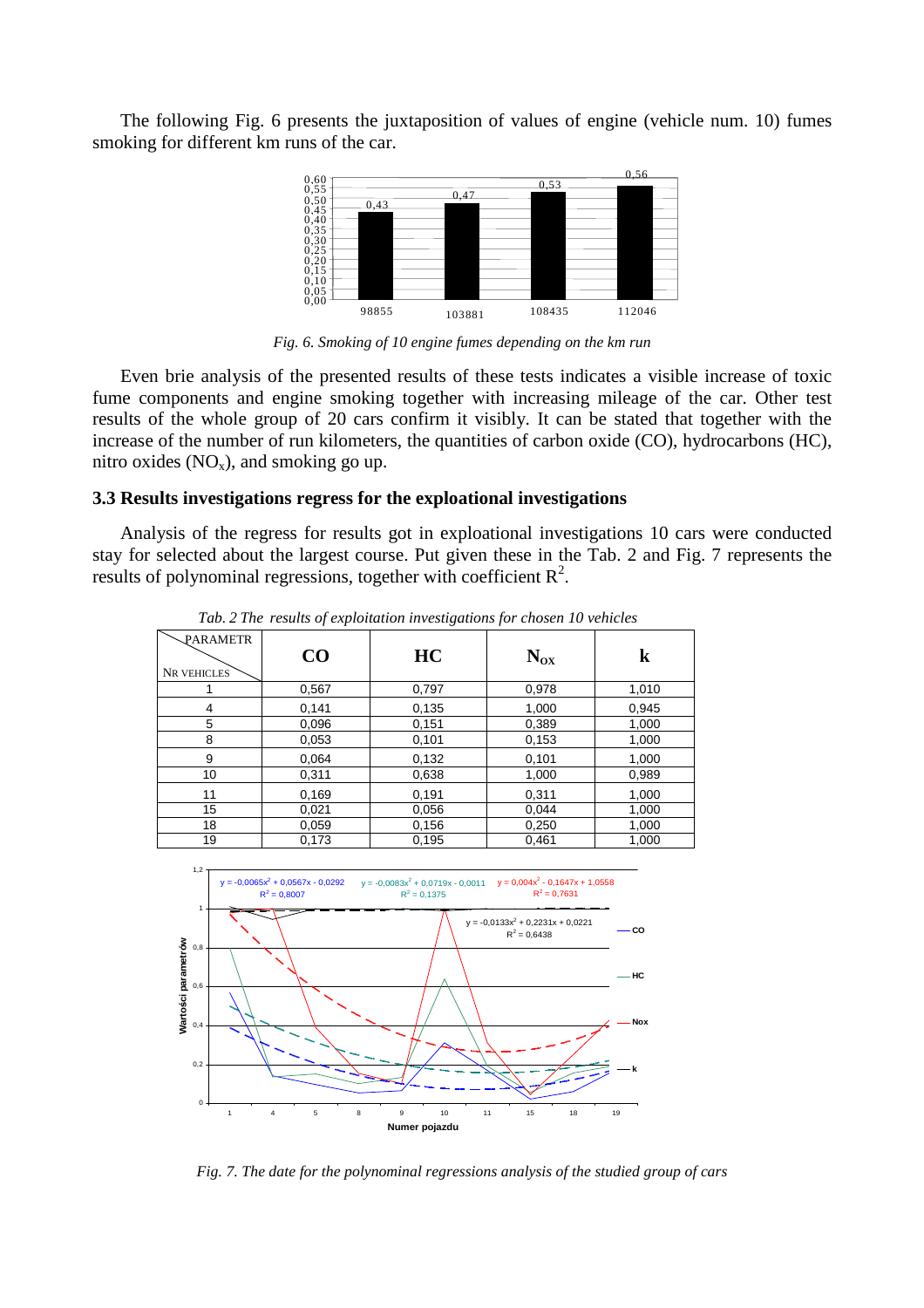#### **4. Fume test results for engine run on BIO-D10**

The possibilities to satisfy increasingly strict regulations force vehicle manufacturers to search new solutions. One of the ways is looking for new, ecologically purer, fuels, among which galenic fuels begin to play a dominant role.

Vegetable oils in their pure form, also colza oil, are not suitable for engines with selfexciting fuse, mainly because of their increased density and viscosity, low cetane number, and insufficient immunity to low temperatures. These disadvantages are absent in products of chemical processes of vegetable oils, called methyl esters, which, combined with diesel oil in appropriate proportions, are called Bio-diesel.

Taking the above into account, quality comparison between diesel oil (ON) and the oil BIO-D10 was carried out during test realization. The comparison of qualities of BIO-D10 fuels with ON, used for tests, is shown in the Table 3. The characteristics of BIO-D10 fuel, produced in refinery Trzebinia are included in the certificate No. 5100634 from 7.10.2005, issued by the manufacturer.

| <b>Characteristics</b>          | Unit            | <b>Diesel Oil</b> | <b>BIO-D10</b> |
|---------------------------------|-----------------|-------------------|----------------|
| Density at temp. $15^{\circ}$ C | $g/m^2$         | 0,836             | 0,841          |
| Kinematical viscosity at        | $mm^2/s$        | 2,76              | 2,82           |
| temp. $40^{\circ}$ C            |                 |                   |                |
| Fuse temperature                | $\rm ^{\circ}C$ | 63,5              | 72             |
| Cetane number                   |                 | 51,1              | 52,4           |
| Sulfur contents                 | mg/kg           | 6,9               | 4,8            |
| Temperature of cold filter      |                 | $-30$             | $-25$          |
| blockage                        | $\rm ^{\circ}C$ |                   |                |
| Remains after                   | $%$ (m/m)       | 0,002             | 0,003          |
| incineration                    |                 |                   |                |
| Water contents                  | mg/kg           | 68                | 93             |

 *Tab. 3. Comparison of chosen characteristics of test fuels of the engine S-359* 

Juxtaposition for easier comparison of emissions of toxic fume components of diesel oil and BIO-D10 during cold and hot start-ups of the engine in diversified environment temperature is presented in the following figures.



*Fig. 8. Juxtaposition of CO emissions values of the engine S-359 run on ON and BIO-D10*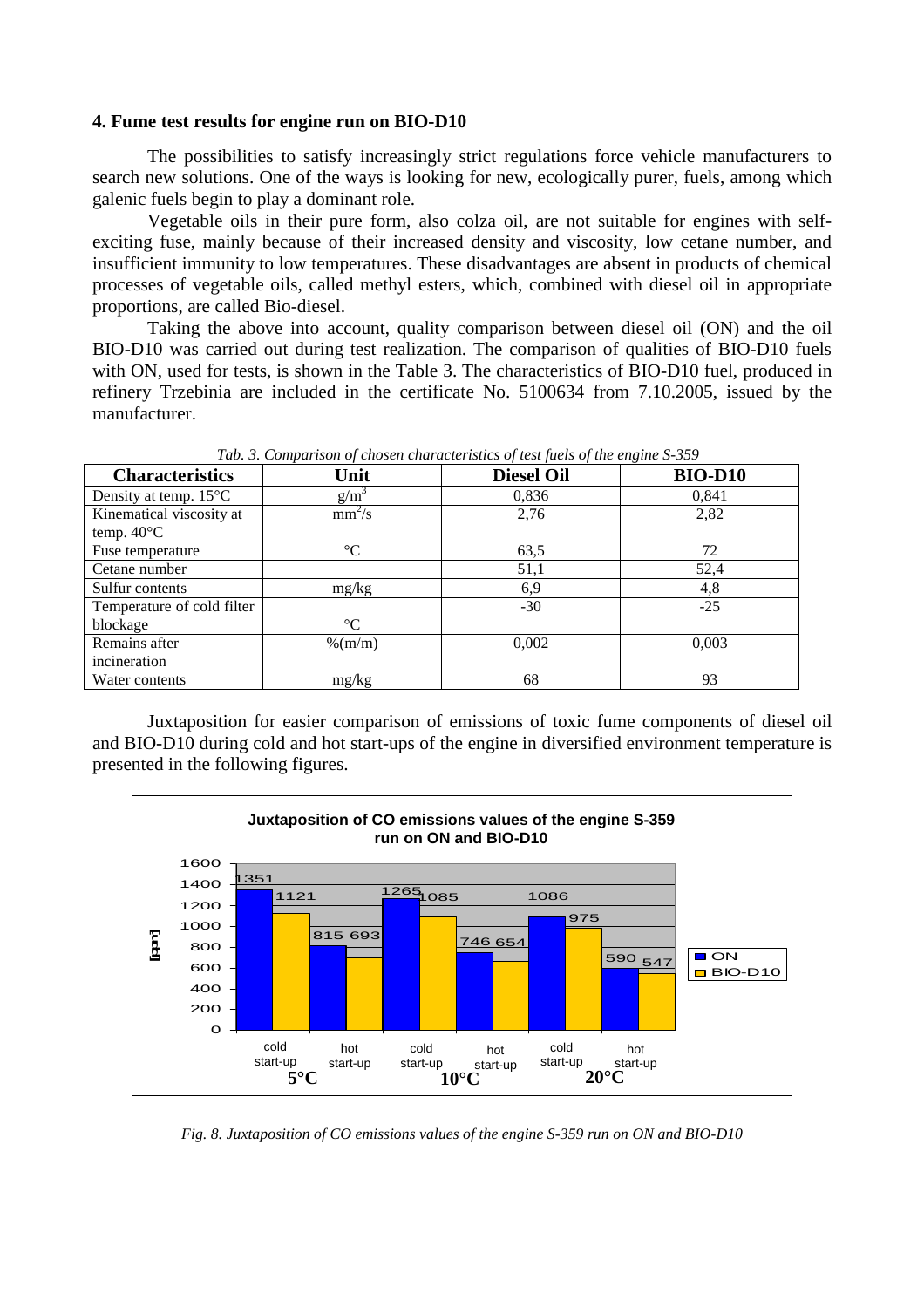

*Fig. 9. Juxtaposition of HC emissions contents of the engine S-359 run on ON and BIO-D10* 



*Fig. 10. Juxtaposition of NO<sup>x</sup> emissions contents of the engine S-359 run on ON and BIO-D10* 



#### *Fig. 11. Juxtaposition of smoking of the engine S-359 run on ON and BIO-D10*

As the result of performed tests and result analysis, it was concluded that using the fuel BIO-D10 instead of diesel oil at cold engine start-up, at environment temperature of 5°C, causes